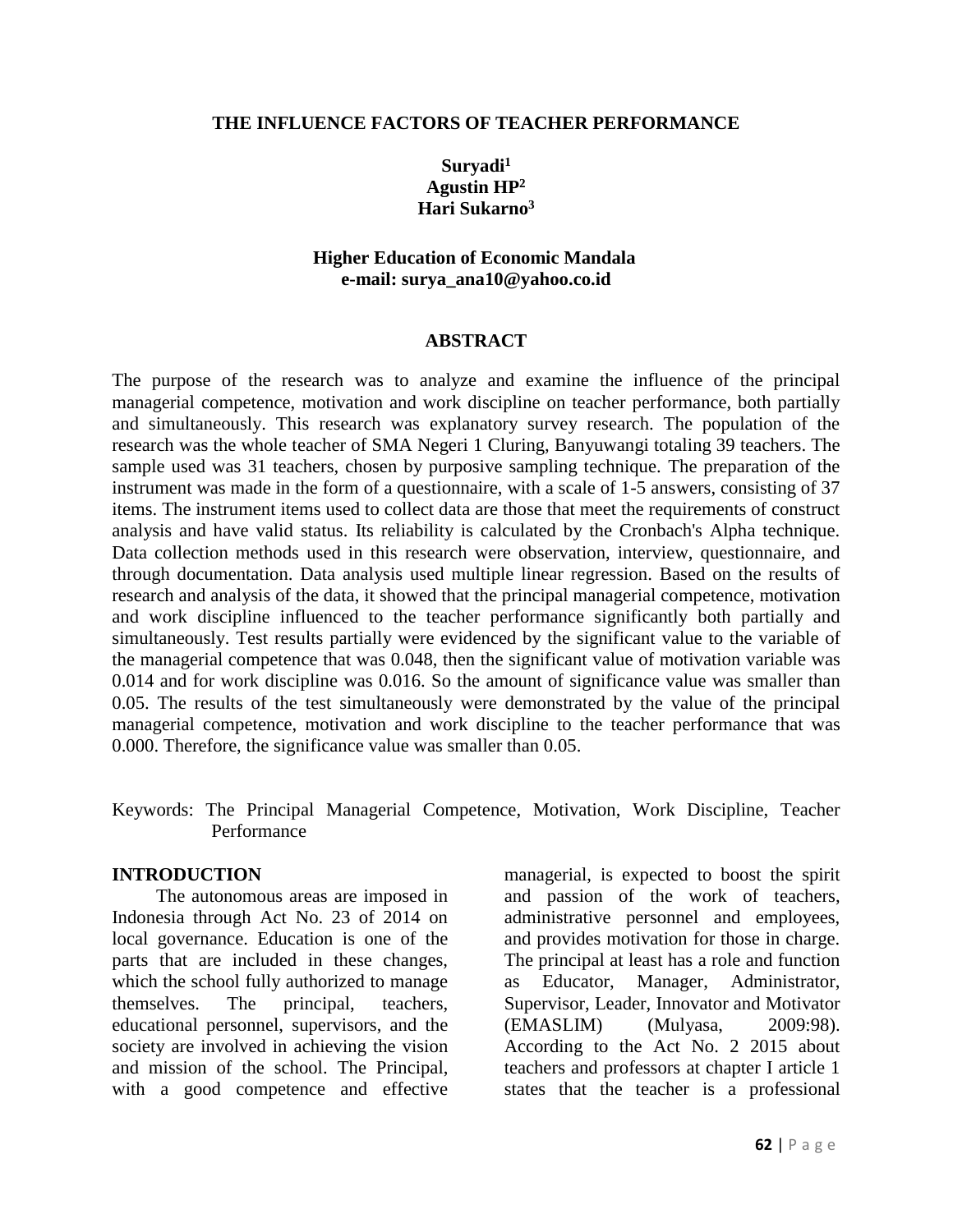educator with the main task of educating, teaching, guiding, directing, train, assess, and evaluate learners in the early childhood education path of formal education, elementary education, and secondary education. Professional teacher duties include (1) carry out a quality learning, assessing and evaluating learning outcomes, (2) improve the academic qualification and competence on an ongoing basis with the development of science, and (3) upholding the legislation law and the code of ethics of the teachers as well as the values of religion and ethics and are able to maintain, cultivate unity and the unity of the nation. To realize professional teachers need the motivation of working so that the performance of the teachers can be increased.

The Research of Sutikno (2015) concluded that motivation influenced significantly on performance SMK Negeri 5 Jember teachers. According to Husein (2002:274), motivation is encouragement, effort and desire that exists in human resources as well as giving activate, directing behavior in the performance of tasks in environmental work. Teacher who has high motivation will work hard to carry out the duty carefully and always use the procedure for appropriate learning conditions which is optimally and the best one. Factors that affect the performance of the teacher in order to increase the motivation of working also influenced other than influenced by discipline teachers. Meta (2013) concluded that the performance of the employees affected by a work discipline. According to Rivai (2004: 444) work discipline is a tool used by managers to communicate with employees so that they are willing to change a behavior and as an effort to increase someone awareness and willingness to obey all company rules and prevailing social norms. One of the characteristics of the teacher's performance is work discipline because it relates to

obedience and adherence to the applicable rules or regulations, the percentage of attendance, also related to the decline in work productivity which has a major influence on education. This happens because the existence of teachers is still dominant in the learning process both inside and outside the classroom.

In fact, there are still many problems in SMA Negeri 1 Cluring that must be addressed with regard to managerial competencies of the principal work, motivation and discipline teachers work to achieve the vision and mission of the school which produced a good and qualified graduates.

It can be seen from the absence (presence/absence) of teachers, there are still no results of teacher work performance in the competition activities at the district, provincial and national level, the ability of the Principal to influence teacher performance is not optimal and the training program for the development of frequency teacher competencies is still low.

Thus, to improve teacher performance, a school principal needs managerial competence, motivation and good work discipline. Activities on the study of managerial competence, motivation and work discipline to improve teacher performance are very important to do.

Based on the descriptions that have been explained above, so this research aims to analyze the influence of the principal managerial competence, motivation and work discipline on teacher performance both partially and simultaneously.

# **Theoretical Framework and Hypothesis**

Dharma (2009:102) defines competence as what is brought by someone into their work in the form of different types and levels of behavior. According to the Law of the Republic of Indonesia No. 14 of 2005 concerning teachers and lecturers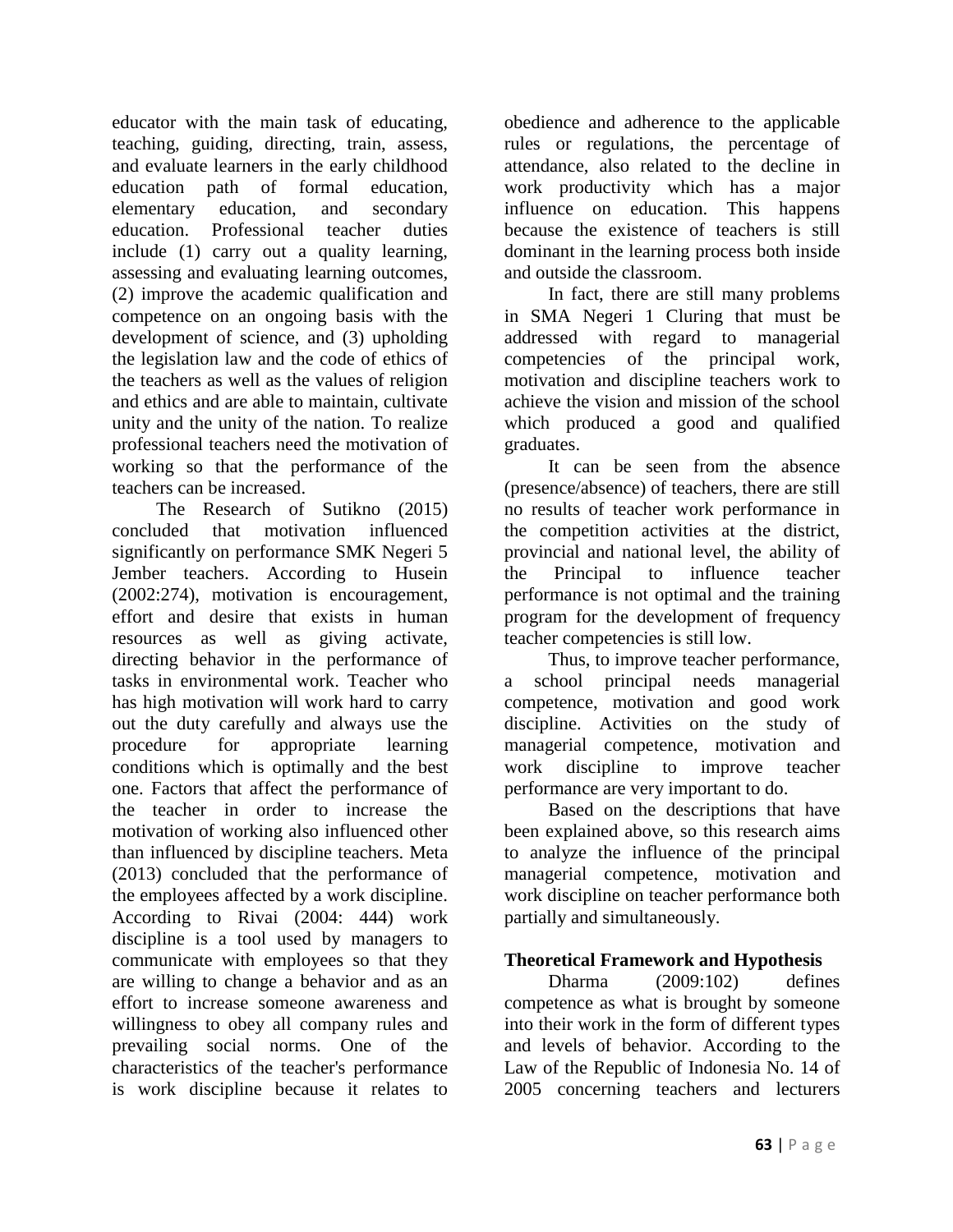stated that competence is a set of knowledge, skills, and behaviors that must be possessed, appreciated, and mastered by teacher and lecturer in performing the professional duties. Referring to the opinion of experts as above, then competence can be defined as something or an idea of what should be done by a person in carrying out a job, in the form of activities, behaviors and results that can be shown and demonstrated.

Managerial comes from the manager which means leader. According to Fattah (1999:13) managerial practice is an activity performed by managers. It is added by Siagian (1996:63) who suggests that the managerial skill is the skill of moving others to work properly. So it can be interpreted that managerial skill is the ability that is owned by someone to move the others in utilizing human resources (HR) and other resources that exist in achieving organizational goals effectively and efficiently.

The Principal is an additional position or assignment from a teacher. Principal positions can be likened to a manager in a company or organization. According to Wahjosumidjo (2005: 83) the Principal is a functional staff teacher who is given the task to lead a school where the teaching and learning process is organized, or where there is interaction between the teacher who gives lessons and students who receive lessons. Meanwhile, according to Mulyasa (2009: 24) the Principal is one of the components of education that plays the most important role in improving the quality of education.

From expert opinion, it can be stated that the principal is a functional person who plays a role in improving the quality of education, besides the principal is also in charge of the implementation of education, school administration, coaching educators, supervisors at the schools he leads and maintenance of facilities and infrastructure.

Some of the Principal roles in a new paradigm of management education are as follows (Mulyasa, 2009:98)

- a. Principal as educator
- b. Principal as Manager
- c. Principal as administrator
- d. Principal as supervisor
- e. Principal as leader
- f. Principal as innovator
- g. Principal as a motivator

In carrying out the daily activities, a teacher really need a very strong motivation so that teaching and learning activities can run well and smoothly according to the objectives to be achieved. According to Sutikno (2015), the motivation of teacher can be interpreted as an encouragement that exists both from within a teacher and from around him which causes the teacher to have a strong desire to work and fulfill his duties as a teacher in order to achieve the goals of his educating activities. Therefore the motivation of the teacher can be interpreted as an encouragement or stimulus that exists both from within or outside the teacher to create excitement and fulfill his duties as a teacher as a teacher and educator in order to achieve the goals or aims of teaching and learning activities in school.

Two-factor theory of motivation maintenance which are developed by Herzberg in Syahdan (1996:22) suggests that there are two factors that influence the employment conditions, namely: (1) satisfaction factor (motivation factor), also known as *satisfier* or intrinsic motivation, (2) maintenance factor, also known as *dissatisfier* or extrinsic motivation.

Satisfaction factor is a driving factor for achievement that comes from within the person concerned which includes: (1) job satisfaction itself, (2) achievements, (3) opportunities for advancement, (4) recognition of others (5) career development possibilities.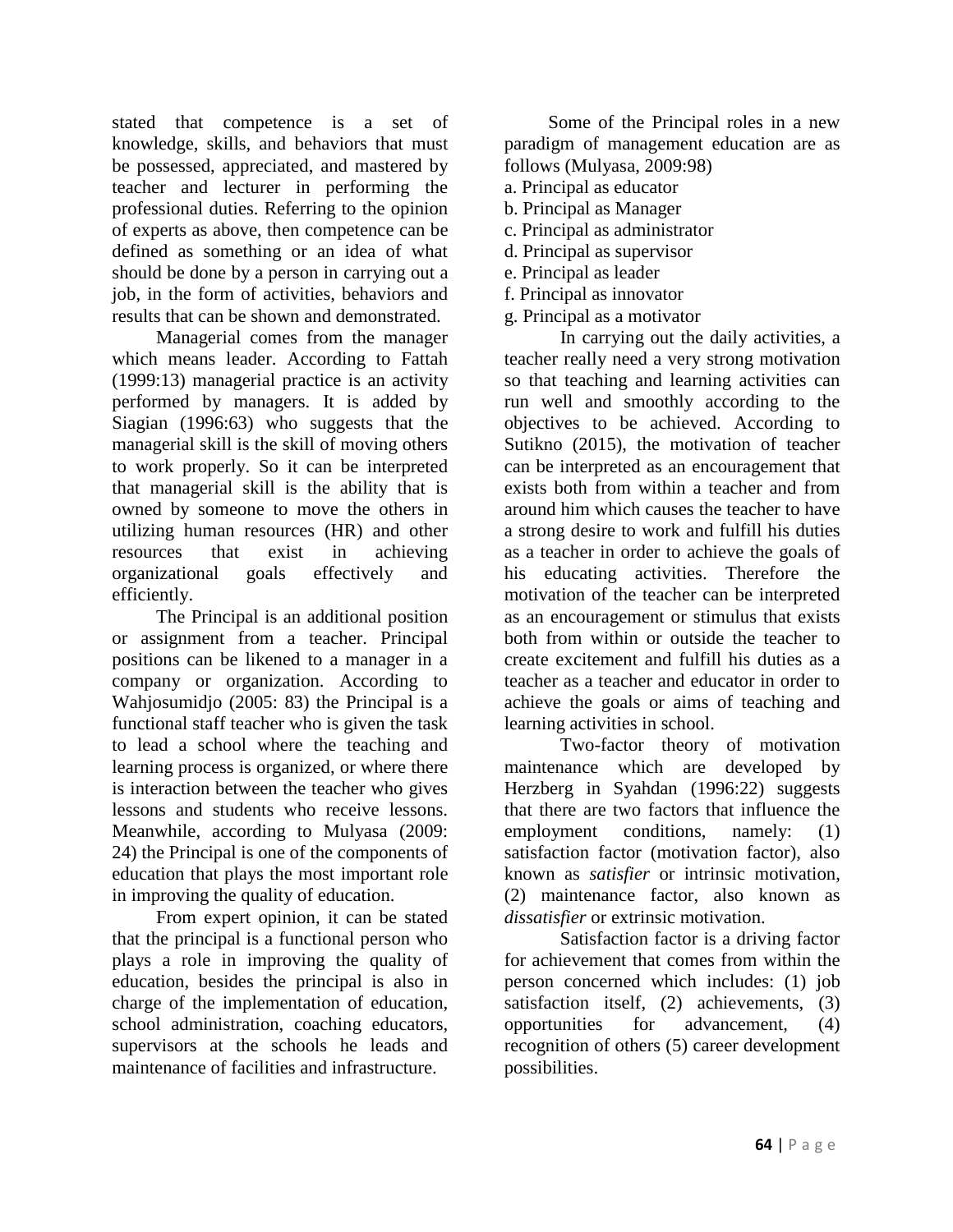To achieve the implementation of the work of each employee, we need a leader who always tries to encourage his subordinates to be more qualified to do the job in order to achieve maximum possible achievement. It is important because the accomplishments are achieved by each employee not create a sense of pride in the person concerned, but also profitable for the organization in an effort to increase its productivity.

Hasibuan (2006:193) argue that discipline is the awareness and willingness of someone adhering to all company regulations and prevailing social norms. While according to Fathoni (2006:172), discipline is an attitude of awareness and the willingness of someone to obey all the rules of organization and social norms in force.

Based on the above understanding, it can be stated that the discipline of work is an attitude, behavior, and actions of the teacher in accordance with the rules both written and unwritten, and when violating happen there will be sanctions over that offense to achieve the organization goals.

Tu'u (2004:38) suggested a few things that can be affected by discipline, namely:

1) Structuring life together

2) Developing personality

3) Training personality

4) Forcing function

5) Punishment function

6) Creating function

Sinungan (1997:145-146) states the characteristics of the discipline are:

1) the existence of a strong desire to fully implement what has become the norm, ethics and rules that apply in society;

2) existence of the controlled behavior;

3) presence of obedience.

According to Soejono (1997:67), indicators of the work discipline are:

1) timeliness;

2) using office equipment properly;

3 high responsibility;

4) adherence to the rules of the office.

The application of the work discipline in the work environment will initially be felt heavily by the employees at first, but when continuously enacted it will become a habit, and discipline will not become a heavy burden for employees. This discipline needs to be applied in the work environment, because it has been mentioned above that the discipline is not born automatically, but it needs guidance in upholding the work discipline.

Based on the theory above, the component used by researcher in this study were: 1) timeliness. 2) awareness at work. 3) obedience to the rules. The components were used in this research because it pertains to research on the work discipline and factors that influences as well as an indicator of work discipline itself.

According to Sulistyorini (2001:28) performance is the success rate of a person or group of people in carrying out the duties and responsibilities as well as the ability to achieve the goals and standards that have been set. According to Usman (1990:4) the teacher is a position or profession who has the expertise to educate, teach and train students to develop students themselves and be able to adapt to the environment.

Based on several definitions above, it can be inferred about the definition of a teacher performance is as a result of the work or the activities of a teacher in the discharge of his duties in managing the learning activities in the quality and quantity within an organization (school) to achieve the goals and standards that have been set.

In its implementation the performance of the teacher or education staff can be measured using five aspects that can be used as measurement dimensions delivered by Mitchell quoted by Mulyasa (2009:138), namely:

1. Quality of Work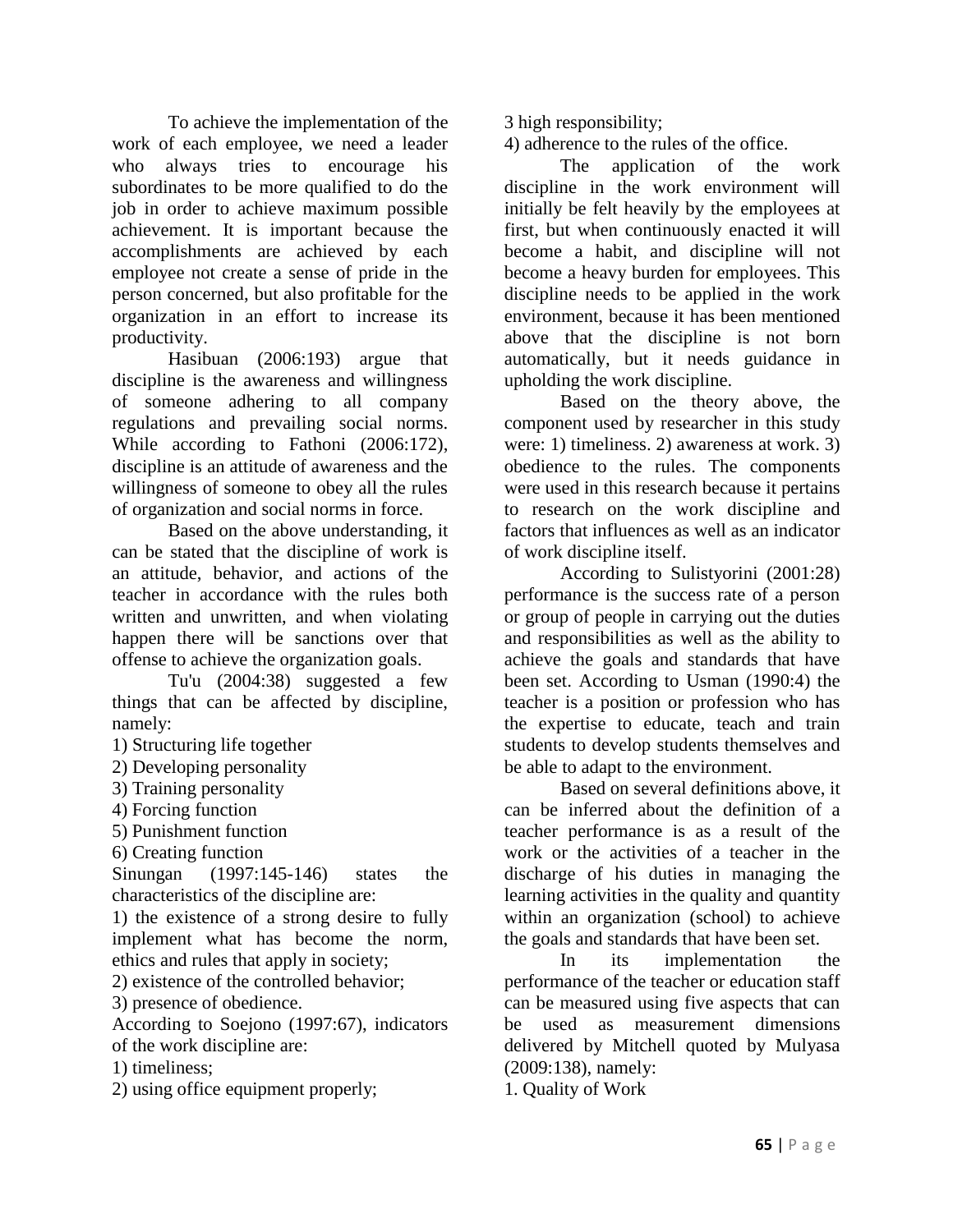- 2. Promptness (timeliness)
- 3. Initiative
- 4. Capability
- 5. Communication

Based on the regulation of the Minister of national education of Republic Indonesia No. 16 of 2007 about the standard academic qualification and competence of teacher, it is explained that the standards of academic qualifications and teacher competencies are fully developed from 4 main competencies, namely: 1) pedagogic competence, 2)



personality competence, 3) social competence and 4) professional competence.

### **The Conceptual Framework**

This conceptual framework is as a whole illustrate the influence of the principal managerial competence (Komman), motivation (Motiv), work and discipline work (Dis) against performance (Kiner). Based on the descriptions, the relationships between variables influence in this research as a whole is described in Figure 2.1.



#### **The Hypothesis**

The hypothesis is a conjecture or statement expressed in declarative of the answer to a problem. The hypothesis in this study refers to earlier research and the study of the theory is as follows:

1) Based on that explanation, it can be formulated the hypothesis that the principal managerial competence partially has a significant effect on performance.

2) Based on that explanation, it can be formulated the hypothesis that work motivation partially has a significant effect on performance.

3) Based on that explanation, it can be formulated the hypothesis that work discipline partially has a significant effect on performance.

4) Based on the explanation, it may be formulated the hypothesis that the principal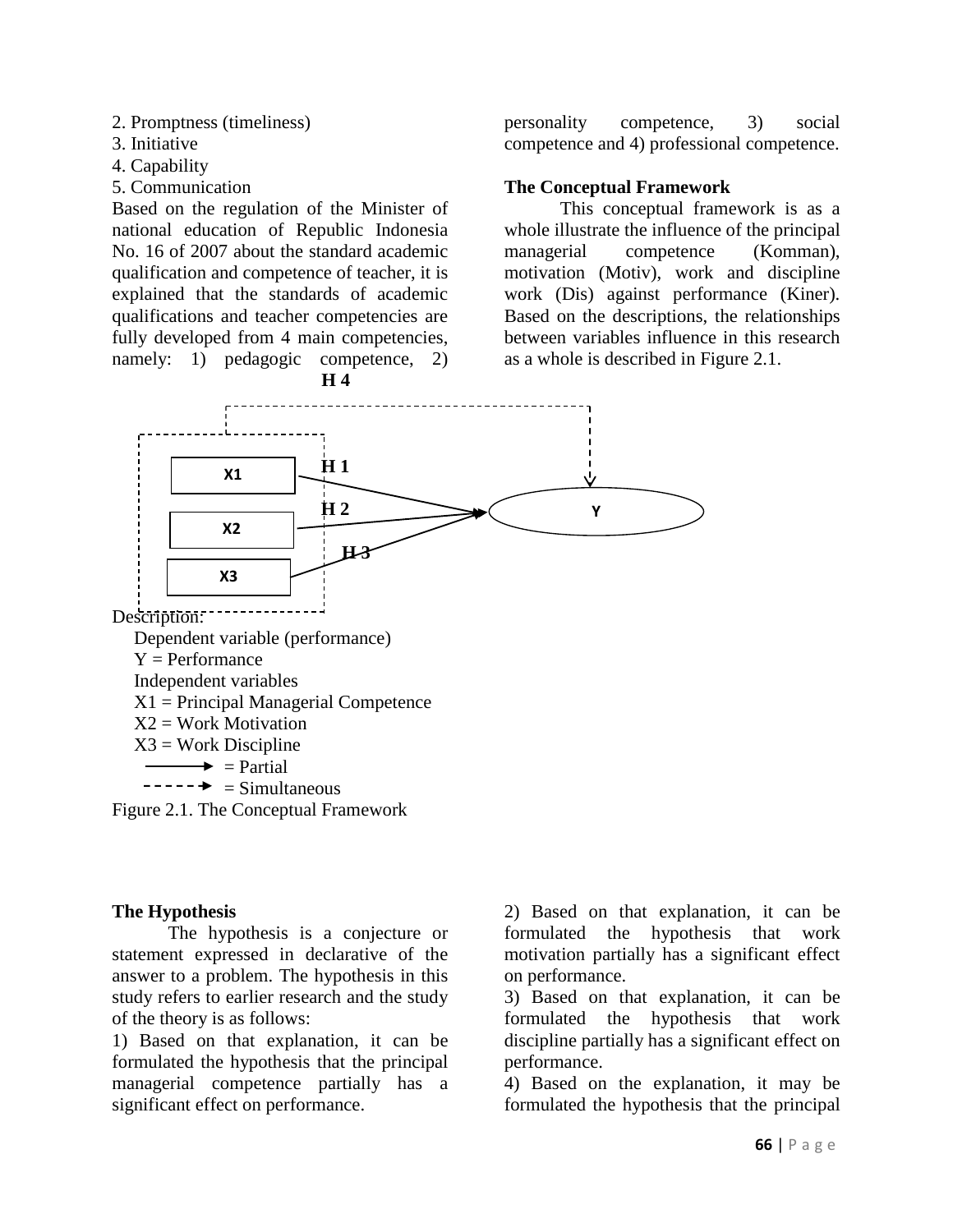managerial competence, motivation and work disciplines simultaneously have a significant effect on performance.

# **RESEARCH METHODS**

This research was held at SMAN 1 Cluring Banyuwangi. It is located at Jl. Cluring Huzaini Benculuk Banyuwangi. In this research, the population is the teachers of SMAN 1 Cluring totaling 39 teachers with details of 31 PNS Teachers and 8 Non-Permanent Teachers (GTT), while respondents who met the criteria were 31 people. To obtain respondents used purposive sampling technique. The criteria in determining the sample are (1) civil servants (2) have served at least 2 years. The purpose of determining criteria is to make the sample more homogeneous.

The variables were analyzed in this study are grouped into two types as follows:

Variables that will be analyzed in this study are grouped into two types as follows:

- a. independent variable: the independent variable in this study was the Principal Managerial Competence (Komman), Motivation (Motiv), Work discipline (Dis).
- b. dependent Variable: the dependent variable in this study was Performance (Kiner)

# **Test of Validity and Reliability**

The measurement instrument can be said to be valid if the tool performs its size function or provides a measurement result that matches the measurement objective. Each item in the questionnaire is valid or not, can be known by confirming between item scores (rx) with a score of 0.3. The indicators of a variable are said to be valid if;

a. rx <0.3 means that each statement item in the questionnaire is invalid

b. rx> 0.3 means that each statement item in the questionnaire is valid

The instrument is said to be reliable if the results are consistent and can be used safely as it may work well at different times and different conditions, thus reliability indicates how large the measurement can provide a relatively no different results when carried out measurement again against the same subject. The value of the limit that is used to assess a reliability level can be known by way of confirming between the Cronbach's Coefficient Alpha (α) with a score of 0.6. Indicators of a variable is said to be reliable if;

a.  $\alpha$  <0.6 means an unreliable questionnaire b.  $\alpha$  > 0.6 means a reliable questionnaire

The analysis used by the researchers in this study is multiple regression analysis. The equations of multiple regression are:

Kinerit =  $b_0 + b_1 + b_2 +$  Motiv<sub>it</sub> Kommanit +  $b_3$  Dis<sub>it</sub> +  $e_{it}$ Description:  $Kinerit = Performance$  $b_0$  = Constant  $b_1, b_2, b_3$  = Linear Regression Coefficient of multiple Komman<sub>it</sub> = the principal managerial **Competencies**  $Motiv_{it}$  = Motivation  $Dis_{it}$  = Discipline work  $e_{it}$  = Error

## **The Test of Hypothesis T-test (partial Test)**

The t-test is used to find out the influence of each variable (performance) against the free variables used to measure the problem formulation to 1. Use of the level of significance in various t-test:

- a) Ho:  $bi = 0$
- b) Ha:  $bi \neq 0$ ,

1) If the significance value is  $\langle 0.05, 1 \rangle$  it can be said that there are partially significant effects between managerial competence,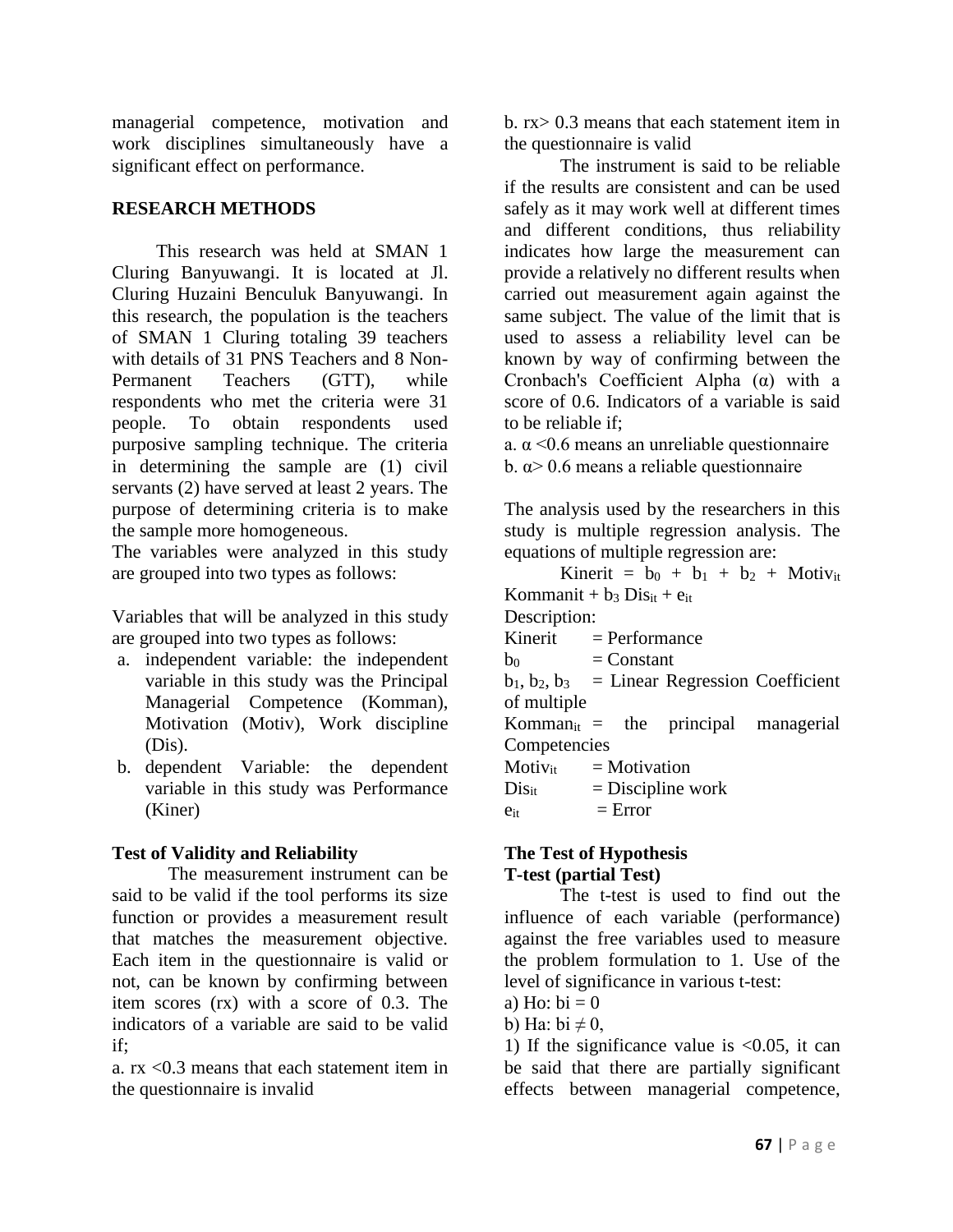motivation, work discipline on performance, it means Ho is rejected.

2) If the significance value is  $> 0.05$ , it means that there are no partially significant effects between managerial competence, motivation, work discipline on performance, it means Ho is received.

# **F-test (test of simultaneous)**

The F-test is used to find out the influence of independent variables simultaneously on the dependent variable. Significant means relationships that occur can be applied to the population. The use of F-test levels of significance in a wide array of:

a) Ho:  $bi = 0$ 

b) Ha: one bi  $\neq$  0,

1) If the significance value is  $< 0.05$ , it can be said that there are partially significant effects between managerial competence, motivation, work discipline on performance, it means Ho is rejected.

2) If the significance value is  $> 0.05$ , it means that there are no partially significant effects between managerial competence, motivation, work discipline on performance, it means Ho is received.

# **RESULT ANALYSIS**

Test of validity and reliability of data are used in order the research instruments work properly, so the instruments used are valid and reliability. The instruments are said to be valid and reliable if it is able to measure what should be measured. The results of the test validity and reliability were about the managerial competence of the principal variables with 7 indicator and 15 questions items are gotten the correlation value (rarithmetic). It was ranged about 0.528 up to 0.915. The value of the range  $(r_{arithmetic})$ was greater than  $0.3$  or  $r_{arithmetic} > 0.3$ , so it could be be stated that the whole item question on managerial competence of the principal variables were valid. The value of

the Cronbach's Coefficient Alpha (α) by 0.950 was larger than 0.60 or  $\alpha$  > 0.60, that it colud be stated that the whole item question on managerial competence of the principal variables were reliability. The results of the test validity and reliability concerned a variable motivational work with 2indicators and 10 items of questions retrieved the value of the correlation (rarithmetic) range from0.498 up to 0.865. The value of the range rarithmetic was greater than  $0.3$  or  $r_{arithmetic} > 0.3$ , so it could be stated that the whole items question on motivation variables were valid. The value of the Cronbach's Coefficient Alpha (α) of 0.914 was greater than 0.60 or  $\alpha > 0.60$ , so that it could be stated that the whole item a question on motivation variables is reliability. The results of the test validity and reliability concerned a work discipline with 3 variable indicators and item 9 questions retrieved the value of the correlation (rarithmetic) range from 0.461 up to 0.873. The value of the range rarithmeticgreater than 0.3 or  $r_{\text{arithmetic}} > 0.3$ , so it could be stated that the whole item a question on work discipline were valid variables. The value of the Cronbach's Coefficient Alpha (α) was 0.875, it was greater than 0.60 or Alpha  $(\alpha)$ of  $0.875 > 0.60$ , so that it could be stated that the whole item a question on employment was a discipline of variable reliability.

Validity and reliability of testing results concerned the performance indicators with 3 variables and 3 items question obtained the value of the correlation (rarithmetic) it was ranged from 0.878 up to 0.962. The value of the range rarithmetic was greater than 0.3. or  $r_{arithmetic} > 0.3$ . So it could be stated that the whole item question on performance variables were valid. The value of the Cronbach's Coefficient Alpha (α) was 0.922 it was larger than 0.60 or Cronbach's Coefficient Alpha ( $\alpha$ ) was 0.922>0.60, so that it couldbe stated that the whole item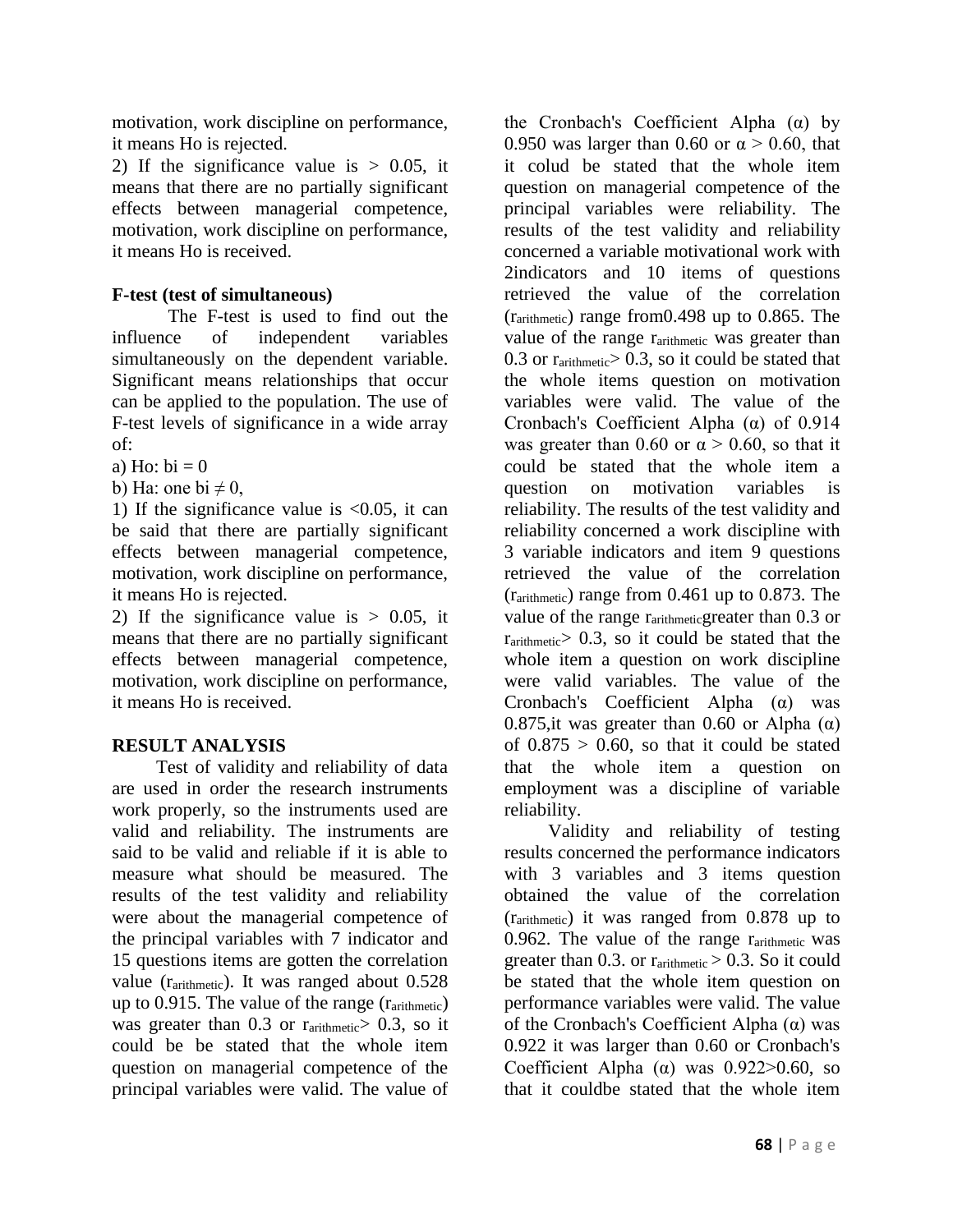question on reliability performance was variable.

## **Multiple Linear Regression Analysis**

The results of calculation of multiple linear regression analysis in this research Table 1 Recapitulation of Multiple Linear Regression analysis results

used the help computer calculation program by using Statistical Product and Service Solution (SPSS) it was version 19.0. As for the recapitulation of multiple linear regression analysis results were presented in table 1.

| No.          | Variabel Bebas                                 | Koefisien | Sign. |
|--------------|------------------------------------------------|-----------|-------|
|              |                                                | regresi   |       |
|              | The principal managerial competencies (komman) | 0,273     | 0,048 |
| 2.           | Motivation (motiv)                             | 0,396     | 0,014 |
| 3.           | Work Discipline (dis)                          | 0,443     | 0,016 |
|              | $=-0.827$<br>Constants                         |           |       |
|              | $= 27,599$<br>F-arithmetic                     |           |       |
| Significance |                                                | $= 0,000$ |       |

Source: Research data is processed

Based on the results of a multiple linear regression analysis regression equation was obtained as follows:

 $kiner = -0.827 + 0.396$  komman + 0.273 motiv +  $0.443$  dis  $(4.1)$ 

From equations (4.1) it could be seen the influence of the principal managerial competence variables, motivation and work discipline on performance.

### **INTERPRETATION**

# **Hypothesis Testing Results of Regression Coefficients Partially with t Test**

To determine the effect of managerial variables, motivation, work discipline on the performance of partially used t test, where this test compares the significance value of more than 5% (0.05) or the significance value of less than 5%  $(0.05)$ .

### Table 2 Recapitulation of t- Test results

| Variabel                                       | Sig.  |
|------------------------------------------------|-------|
| The principal managerial competencies (komman) | 0,048 |
| Motivation (motiv)                             | 0,014 |
| Work Discipline (dis)                          | 0,016 |

Source: Research data is processed

Based on table 2, the significance value of the managerial competence variable was 0.048. So the significance was smaller than  $0.05$  or  $0.048 < 0.05$ . This indicates that the variable of principal managerial competence had significant influence on performance. The value of the variable on the significance of labor motivation was 0.014. Therefore, the significance was smaller than the value of 0.05 or  $0.014 <$ 

0.05. This shows that the motivation variable partially has a significant effect on performance. The significance value of the work discipline variable is 0.016. It means the significance value was smaller than 0.05 or  $0.016$  < 0.05. This shows that the work discipline variable has a significant influence on performance.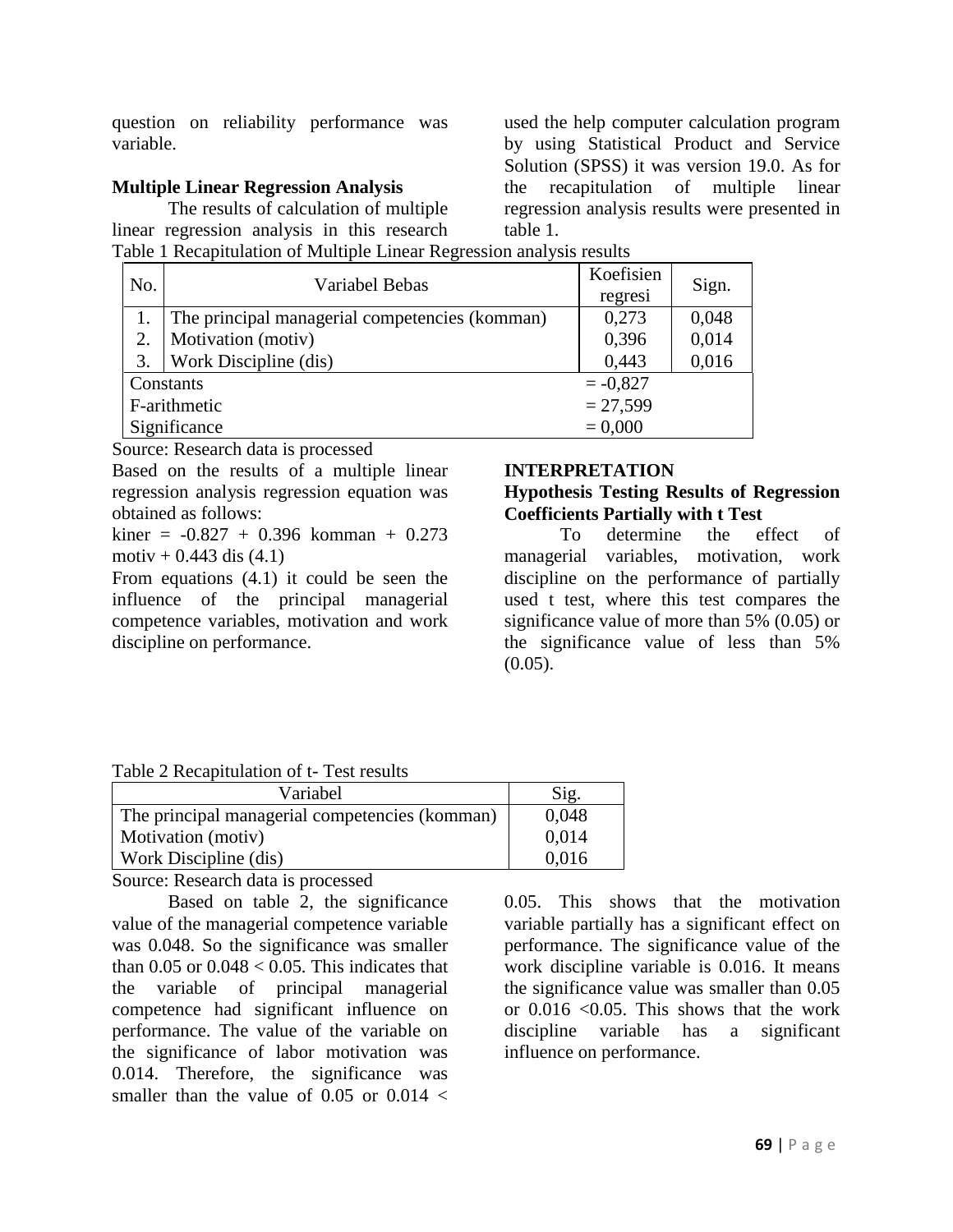## **The results of the regression Coefficient Hypothesis Test Simultaneously with the F-test**

The F test is used to determine the effect on the principal's managerial competence variables, motivation, and work discipline on performance. Significant means that the relationships that occur can apply to populations.

Based on Table 2, the significance value of the principal's managerial competency variables, motivation, work discipline towards performance is 0,000. Therefore, the significance value is smaller than  $0.05$  or  $0.000 \le 0.05$ . This shows that simultaneously the principal's managerial competency variables, motivation, work discipline have a significant influence on performance.

This study shows that the influence of the principal's managerial competence, motivation, work discipline on teacher performance simultaneously. In carrying out its duties a school principal is required to have managerial competencies such as the principal as an educator, manager, administrator, supervisor, leader, innovator and motivator. The Principal provides guidance to teachers, employees and students. The Principal together with stake holders made Vision and Mission, empowered teachers in the implementation of work programs, program supervision, program evaluation and monitoring, administering program implementation and Documentation of the results of program implementation. The Headmaster makes a supervision program, carries out supervision. The Headmaster gives an example to the teacher, gives the right decision on each policy taken. The Principal provides new ideas in learning activities. The Principal gives awards and sanctions to the teacher, and creates a conducive work atmosphere.

Besides the principal managerial competencies, it was also supported by the motivation of teachers. Teachers were given the opportunity to Excel, get recognition from colleagues, friends to feel proud of his work as a teacher, get recognition from colleagues, receive a salary or honorarium each month, a pleasant working conditions, school leadership policy favors to all, and have a good relationship between colleagues (interpersonal) that can improve the performance of teachers. Work discipline as like the right time, doing the job efficiently, the high attendance rates, understand with the tasks that are carried out, responsible with his job done, execute carefully, work together with all parties, abiding by the rules that apply, and willing to accept sanctions if it violates the rules can improve the performance of teachers.From this it can be seen from some teachers who prepare learning devices such as RPP (plan of implementation of the study), Journal of teaching, syllabus, instructional media when the principal will perform supervision classes. When the teacher was given several tasks to be completed, the teacher could solve them with timely and the principal was satisfied with the results obtained. Any activity that was carried out was always administered and documented. Although there are still some teachers that their motivation was lacking and their discipline were also low, because there were still some teachers who were not able to finish the task on time, Principals were not satisfied with the results of the work of the teacher, there was the teacher that came late in school. The results of this research, the competency of the principal managerial, motivation, work discipline simultaneously influenced significantly to the teacher at performance at SMAN 1 Cluring, Banyuwangi.

# **CONCLUSION, IMPLICATION AND LIMITATIONS**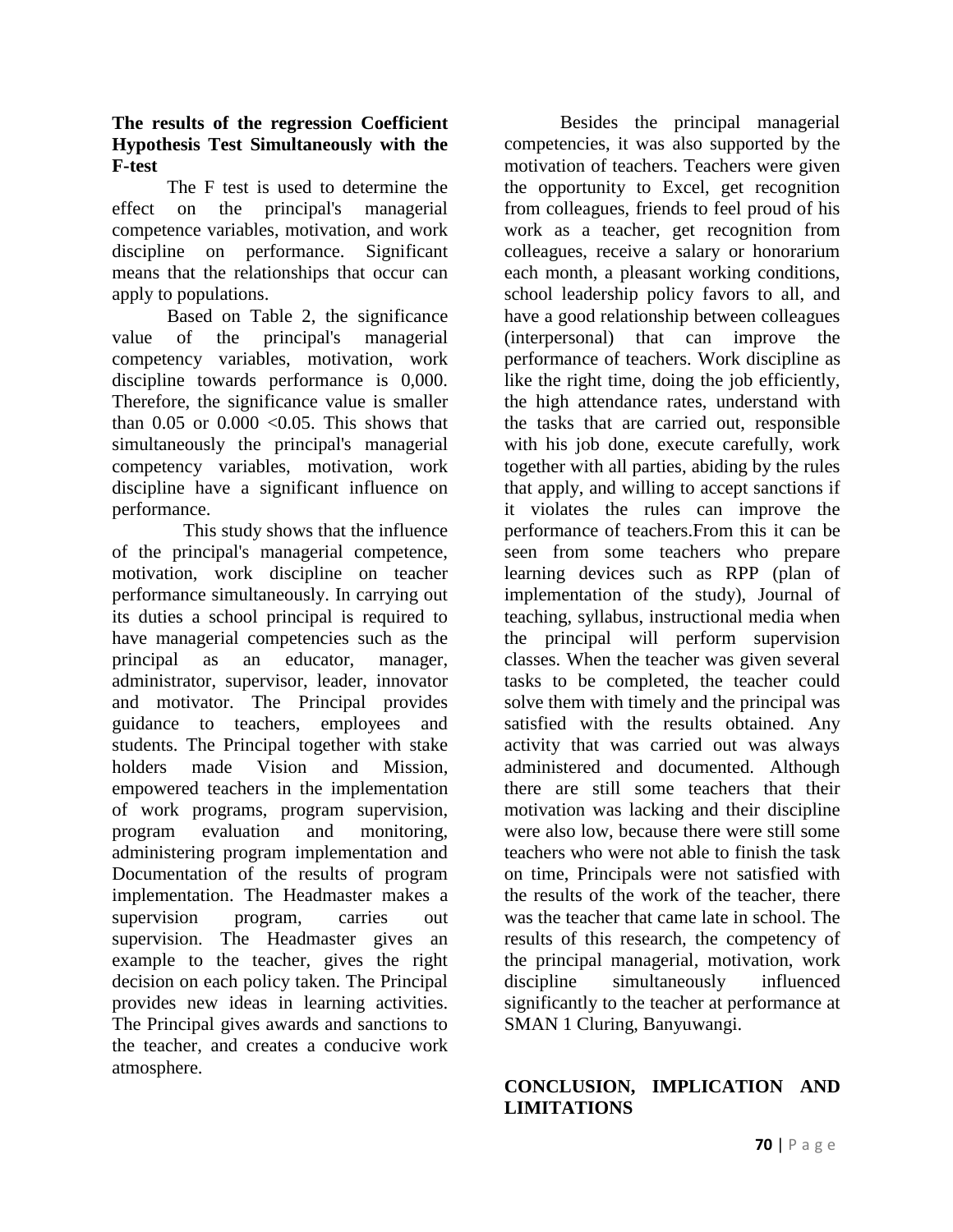## **Conclusion**

Based on the results of the analysis that had been done on this research, it could be concluded that: 1) the competence of principal managerial, motivation and work discipline partially has a significant effect on teacher performance at SMA Negeri 1 Cluring. 2) Principal managerial competence, motivation and work discipline simultaneously have a significant effect on teacher performance at SMA Negeri 1 Cluring. Thus the managerial competence of principals, motivation and work discipline has a significant effect on teacher performance at SMA Negeri 1 Cluring

# **Implications**

The conclusion of the research results described above has a number of important implications for efforts to improve teacher performance in the achievement of the School Vision and Mission. The formulation of the implications of this study emphasizes efforts to increase perceptions of the principal's managerial competence, motivation, and work discipline on teacher performance in SMAN 1 Cluring, Banyuwangi.

The implication of research results on the problem of principal managerial competence, motivation, and work discipline in relation to teacher performance is that these three variables are apparently closely related to the teacher's performance. With good principals' managerial competence, teacher performance will also increase. For this reason the Principal is expected to increase the frequency of coaching to teachers, employees and students. Increase teacher empowerment in the implementation of work programs, program monitoring, program evaluation and monitoring, administration of program implementation and Documentation of the results of program implementation. It also needed to carry out supervision, give awards and sanctions to

teachers, and create a conducive work atmosphere.

In order to increase teachers' motivation, they must be given the opportunity for achievement. The teachers should be proud of their work, get pleasant working conditions, have a humble leader policy, and have a good relationship between colleagues (interpersonal) so it can improve teacher performance.

Work discipline must also be improved timely, as well as doing work efficiently, being responsible for the work done, carrying out tasks as well as possible, being able to cooperate with all parties, following the rules, and be willing to accept sanctions if they violate regulations so it can improve teacher performance.

## **Limitation**

Based on the results of the research and conclusions, it can be suggested: 1) The manager (Principal) needs to continuously and consistently motivate the teachers to improve their performance. 2) The teacher must improve his discipline so that his performance will also increase.

## **REFERENCES**

- Dharma, Surya, 2009. *Manajemen Kinerja,*  Yogyakarta : Pustaka Pelajar.
- Fattah. 1999. *Landasan Manajemen Pendidikan Remaja.* Bandung: Rosda Karya.
- Fathoni Abdurrahmat. 2006. *Organisasi dan Manajemen Sumber Daya Manusia*, Jakarta : PT Rineka Cipta.
- Hasibuan. 2006. *Manajemen Sumber Daya Manusia*. Jakarta: PT Bumi Aksara. Jakarta

Husein Umar*, 2002. Metode Riset Bisnis.*  Jakarta :PT. Gramedia Pustaka Utama.